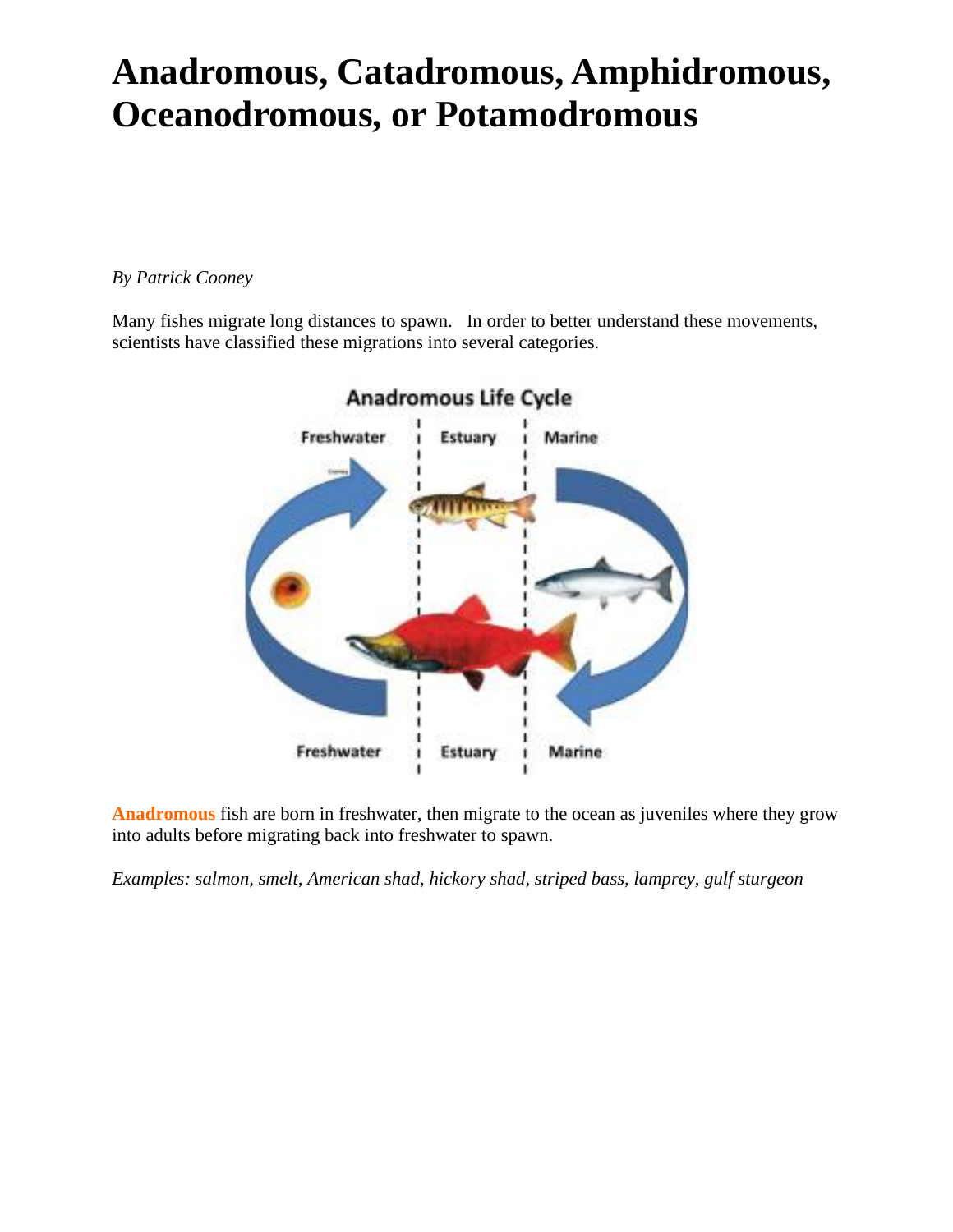

**Catadromous** fish are born in saltwater, then migrate into freshwater as juveniles where they grow into adults before migrating back into the ocean to spawn.

*Examples: American eel, European eel, inanga, shortfin eel, longfin eel*



Amphidromous Life Cycle

**Amphidromous** fish are born in freshwater/estuaries, then drift into the ocean as larvae before migrating back into freshwater to grow into adults and spawn.

*Examples: bigmouth sleeper, mountain mullet, sirajo goby, river goby, torrentfish, Dolly Varden*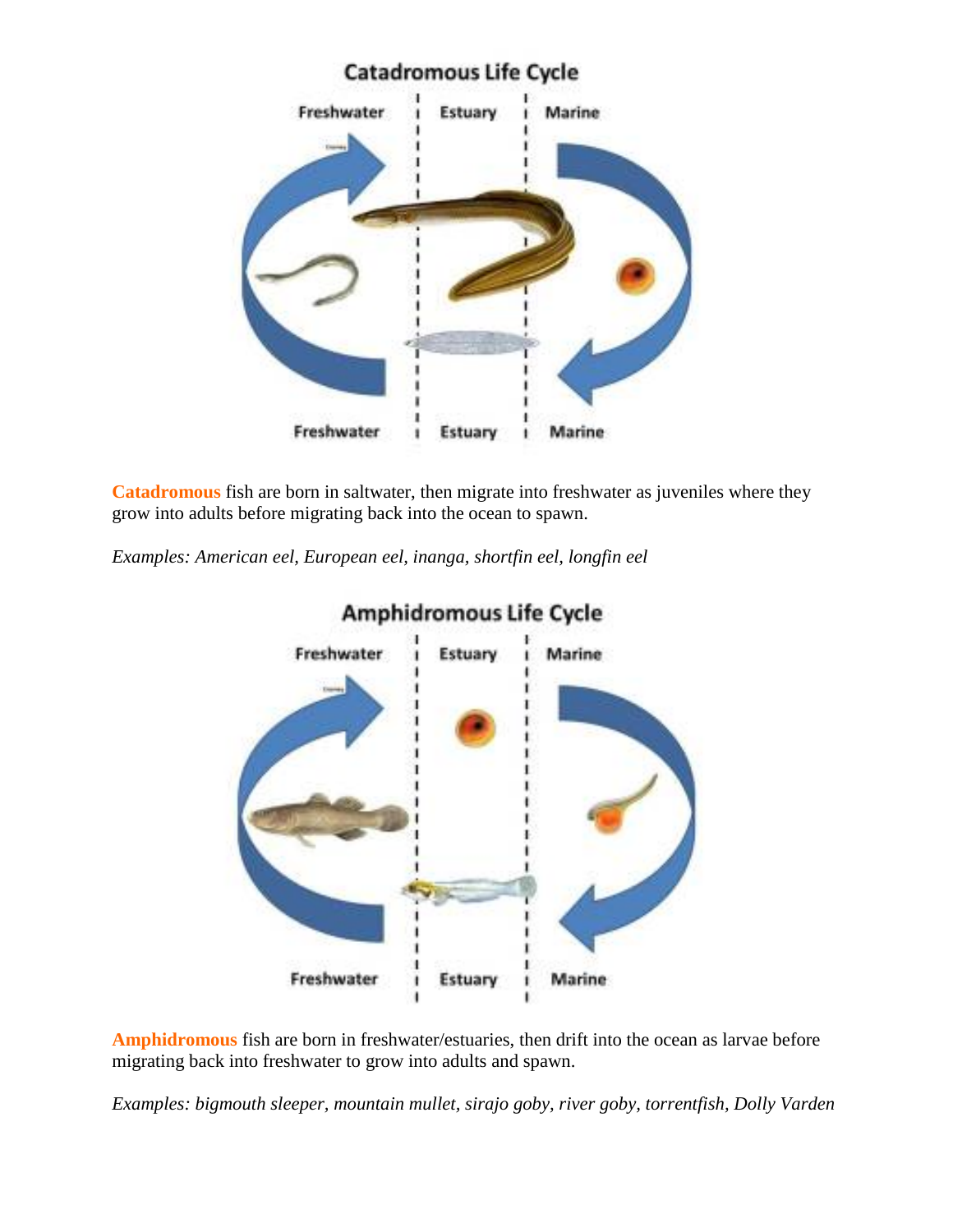## **Potamodromous Life Cycle**



**Potamodromous** fish are born in upstream freshwater habitats, then migrate downstream (still in freshwater) as juveniles to grow into adults before migrating back upstream to spawn.

*Examples: sicklefin redhorse, lake sturgeon, robust redhorse, flathead catfish*



## **Oceanodromous Life Cycle**

**Oceanodromous** fish are born near spawning grounds, then drift on ocean currents as larvae before settling as juveniles to grow into adults before migrating back to spawning grounds.

*Examples: black grouper, mutton snapper, goliath grouper*